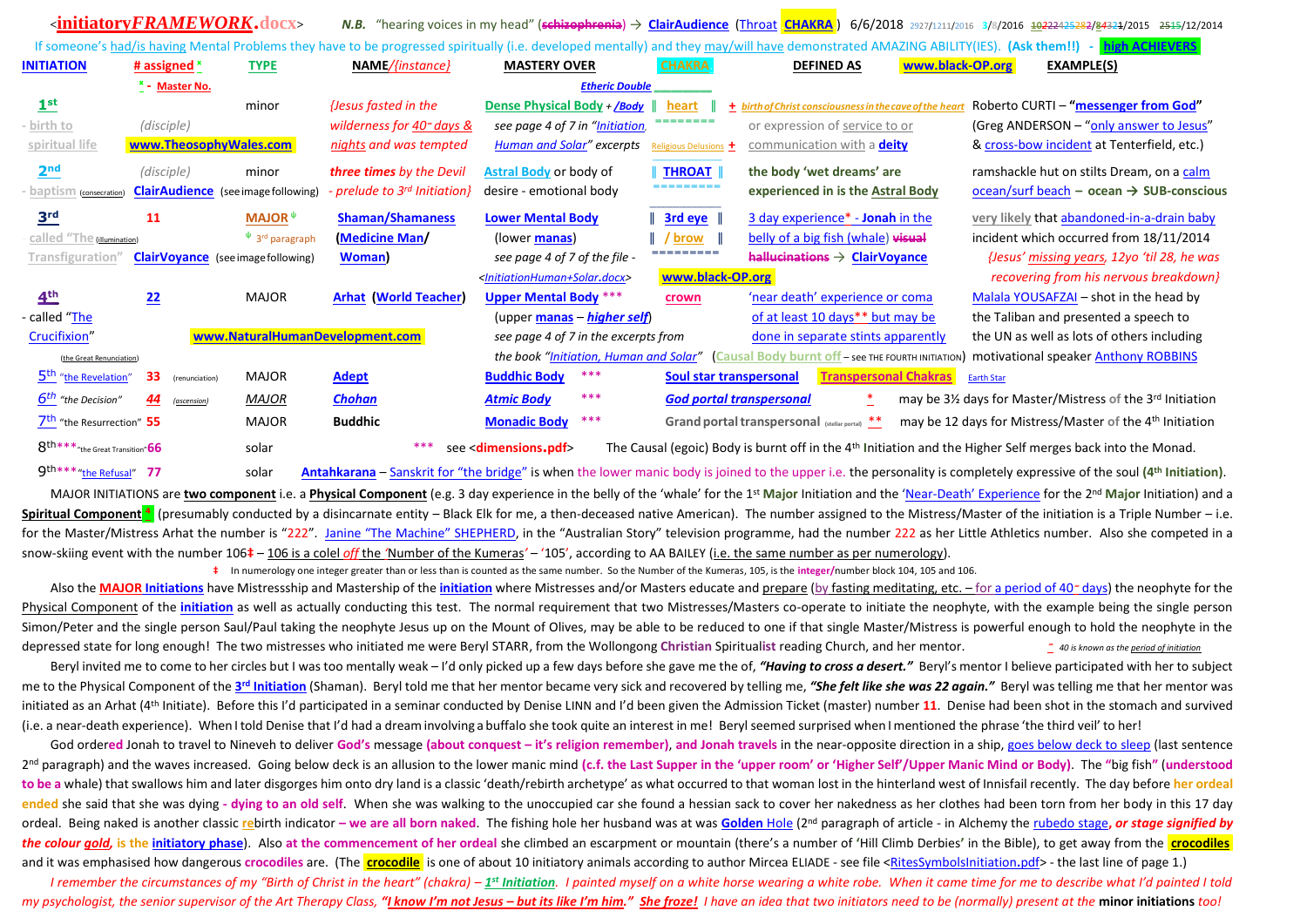## **Files referred to in this <initiatoryFRAMEWORK.docx> SpreadSheet** (preceding page)

- 1/ At the end of the second line of the SpreadSheet the **high [ACHIEVERS](http://www.psychiatryexposed.com.au/files/highachieverweb-page%20(2).pdf)** files are referred to.
- 2/ In the "**MASTERY OVER**" column for the **3 rd Initiation** (row) the file [<InitiationHuman+Solar](http://normalhumandevelopment.com/wp-content/uploads/2016/06/3_InitiationHumanSolar.pdf)**.**docx> is referred to.
- 3/ In the lower section of the table/SpreadSheet (i.e. the top half of the preceding page), for the more-advanced Initiations the purple asterisk symbol (i.e. \*\*\*) is used, and the viewer of this SpreadSheet is referred to the file **<dimensions.pdf>**.
- <sup>4</sup>/ A person's guide(s) are given at this point and this happens for all 5 MAJOR Initiations end of first line below the 9<sup>th</sup> Initiation.
- 5/ Near the end of the third-last line of the SpreadSheet the file [<RitesSymbolsInitiation](http://www.psychiatryexposed.com.au/files/4_RitesSymbolsInitiation.pdf)**.**docx> is referred to.
- 6/ The neophyte is .**[INITIATED](http://www.mermaid-uk.net/esotericinitiations.htm)**. **[under Capricorn\\*](http://www.esotericstudies.net/French/fullmoon/capricorn-fm.pdf)\*** for the **five MAJOR Initiations** and the neophyte works her/his way through the signs of the zodiac in the reverse to normal order, starting from Leo, which is "the gateway to the experience". I have excerpted the following, **"**…. **Capricorn** [admits the soul into conscious participation in the life of that world centre which we](https://www.lucistrust.org/online_books/esoteric_astrology_obooks/chapter_ii_the_nature_esoteric_astrology/3_spiritual_effects_the_zodiacal_constellations_part4)  call the Hierarchy. …… But it is only on the **reversed zodiac** [that the man learns to pass with equally conscious purpose](https://www.lucistrust.org/online_books/esoteric_astrology_obooks/chapter_ii_the_nature_esoteric_astrology/3_spiritual_effects_the_zodiacal_constellations_part4)  through **the gate of Capricorn**. **Five times** [he has to pass through that Gate in full waking consciousness and these five](https://www.lucistrust.org/online_books/esoteric_astrology_obooks/chapter_ii_the_nature_esoteric_astrology/3_spiritual_effects_the_zodiacal_constellations_part4)  [happenings are frequently called the](https://www.lucistrust.org/online_books/esoteric_astrology_obooks/chapter_ii_the_nature_esoteric_astrology/3_spiritual_effects_the_zodiacal_constellations_part4) **five MAJOR Initiations\*\*\***. ….**" - paragraph 8**
	- **\*\*** Part I I remember the **[Jungian Analyst](http://www.jungnewyork.com/what-is-jungian-analysis.shtml)** I had contact with from the mid-1980s, when I was having very serious Mental Health Problems asking me, *"How soon can you come up here John?"*. I'd just recited a Dream I'd had just before this 1-to-1 meeting with him. The Dream was about a small, white-haired goat *(Astrological Sign Capricorn*) butting me in the rear end in a very small, [about-to-be](https://books.google.com.au/books?id=UXCoAAAAQBAJ&pg=PA58&lpg=PA58&dq=corn+spiritual+initiation&source=bl&ots=FC4yEQZ9I9&sig=mJbDMl0Lcm9I1-jK-r-R0FkXqUs&hl=en&sa=X&ved=0ahUKEwjXrYqapNLRAhVIk5QKHd7wD9EQ6AEIGzAA#v=onepage&q=corn%20spiritual%20initiation&f=false)[harvested corn-field,](https://books.google.com.au/books?id=UXCoAAAAQBAJ&pg=PA58&lpg=PA58&dq=corn+spiritual+initiation&source=bl&ots=FC4yEQZ9I9&sig=mJbDMl0Lcm9I1-jK-r-R0FkXqUs&hl=en&sa=X&ved=0ahUKEwjXrYqapNLRAhVIk5QKHd7wD9EQ6AEIGzAA#v=onepage&q=corn%20spiritual%20initiation&f=false) where I couldn't see over the ears of corn. I was **[Initiated](http://amigoingmad.com.au/articles-spiritual-crisis/spiritual-initiation)** soon after this (before mid-1988) and the Jungian Analyst obviously knew that I was ripe for **[Initiation](https://meader.org/articles/spiritual-initiation-milestones-to-enlightenment)** by his comment in wanting me to stay at his centre for "treatment" *[\(Initiation](https://www.summitlighthouse.org/inner-perspectives/life-as-a-path-of-initiation))*.
		- Part II I also remember another Dream, which preceded this one about the **[goat](http://www.mermaid-uk.net/esotericinitiations.htm)**, where I dived into the mouth of a fully-grown .**[lion](http://www.khaldea.com/rudhyar/at/at_c9_pp9.shtml)**. (the astrological sign Leo). I was fed up with the behaviour of these public-hospital psychologists, being mentored by this Jungian Analyst, and my reaction of diving into the mouth of a lion is quite in contrast to my normal caution!
		- Part III I understand now that in context the Dream, about being butted by the goat, meant that I was choosing to discontinue being treated by this Jungian Analyst and transferring over to being **[Initiated](https://deborahking.com/old1/www.deborahkingcenter.com/meditation/initiations/index.html)** by the elderly female psychic (and her friend/mentor).
		- Part IV Joseph's**"[coat of many colours](http://biblehub.com/genesis/37-31.htm)"***(allusiontohisaura)* was dippedingoat'sblood *(Capricorn)* Josephwasinitiated a **[World Teacher](http://www.souledout.org/souledoutglossary.html)**.
			- **\*\*\*** See the third column on the previous page nominating the **TYPE** of **[Initiation](http://drlwilson.com/ARTICLES/INITIATION.htm)** Minor, MAJOR or Solar. *.[E-mail me](mailto:John%20PINK%20%3cpinkii%20[at]%20aapt.net.au%3e?subject=ienquiry%20from%20the%20%3cinitiatoryFRAMEWORK.pdf%3e%20file).*
- **ADDENDUM** In the first paragraph of the preceding page I have mentioned that the **[MAJOR Initiations](https://www.lucistrust.org/online_books/rays_and_the_initiations_obooks/part_two_the_rays_and_the_initiations/section_two_the_aspirant_and_the_major_initiations_part6)†**, [Initiations](http://www.kuthumi-hands.com/myblogs/initiation.htm) 3 to 7, consist of two components a Physical Component and a Spiritual Component. The minor Initiations may be two component too with the second component, instead of coming from the Spiritual World [Guide(s)], comes from this dimension with the assignment of a mentor(s) who is usually a Therapist(s).